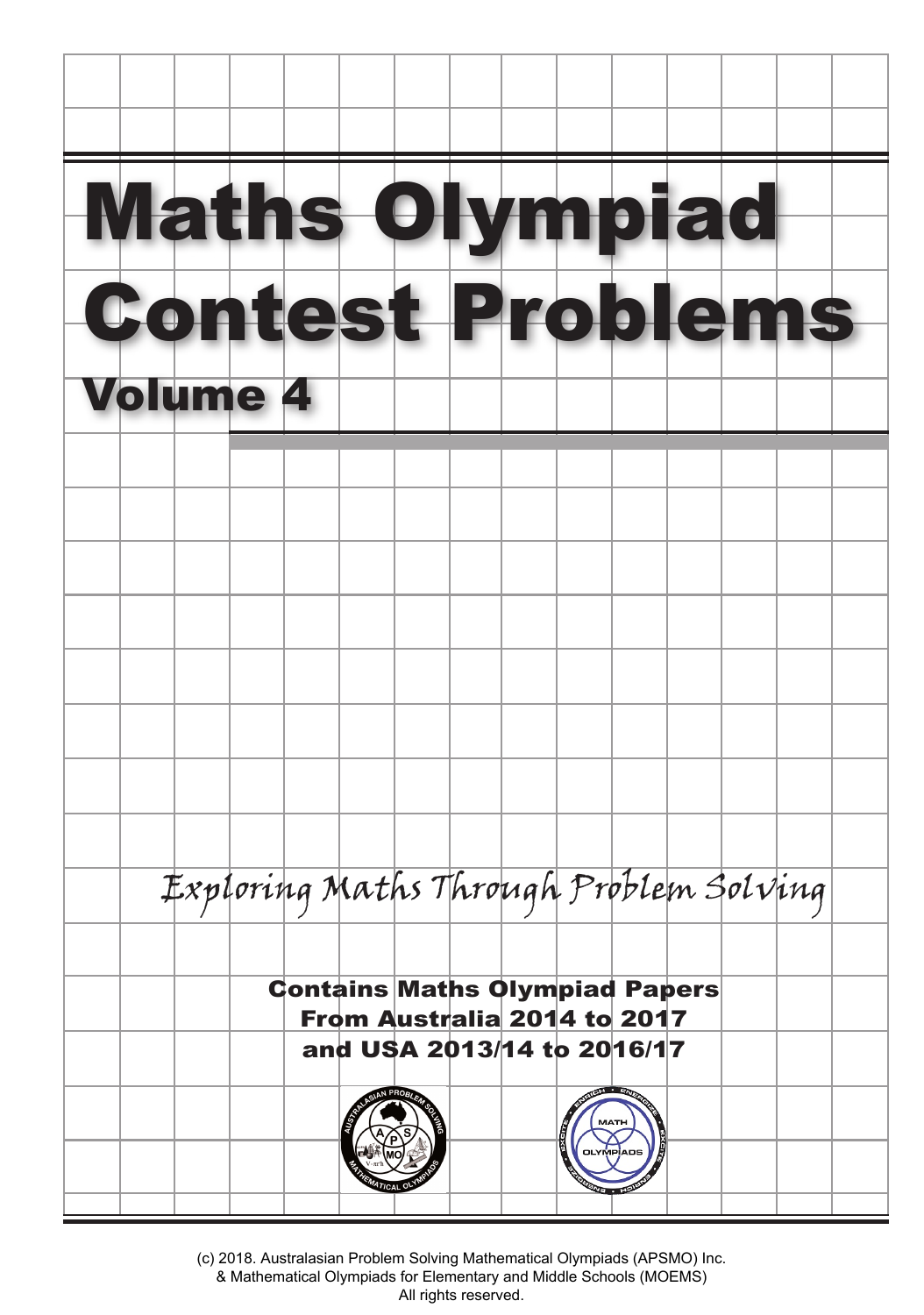# **Contents**

| <b>Preface</b>                                                             | vii  |
|----------------------------------------------------------------------------|------|
| <b>Contest Problem Types</b>                                               | viii |
| Introduction                                                               | xiii |
| $\mathfrak{2}$ .<br>3<br>4.<br>5.<br>6.<br><b>Key to Shaded Rectangles</b> | XXV  |
| <b>Junior Olympiad Problems</b>                                            | 1    |
|                                                                            |      |
|                                                                            |      |
| <b>Junior Olympiad Hints</b>                                               | 45   |

| <b>Junior Olympiad Answers</b>                              |  | 55  |
|-------------------------------------------------------------|--|-----|
| Junior Olympiad Solutions, Strategies and Follow-Ups        |  | 59  |
|                                                             |  |     |
|                                                             |  |     |
| <b>Senior Olympiad Problems</b>                             |  | 147 |
|                                                             |  |     |
|                                                             |  |     |
| <b>Senior Olympiad Hints</b>                                |  | 191 |
|                                                             |  |     |
|                                                             |  |     |
| <b>Senior Olympiad Answers</b>                              |  | 201 |
| <b>Senior Olympiad Solutions, Strategies and Follow-Ups</b> |  | 205 |
|                                                             |  |     |
|                                                             |  |     |
|                                                             |  |     |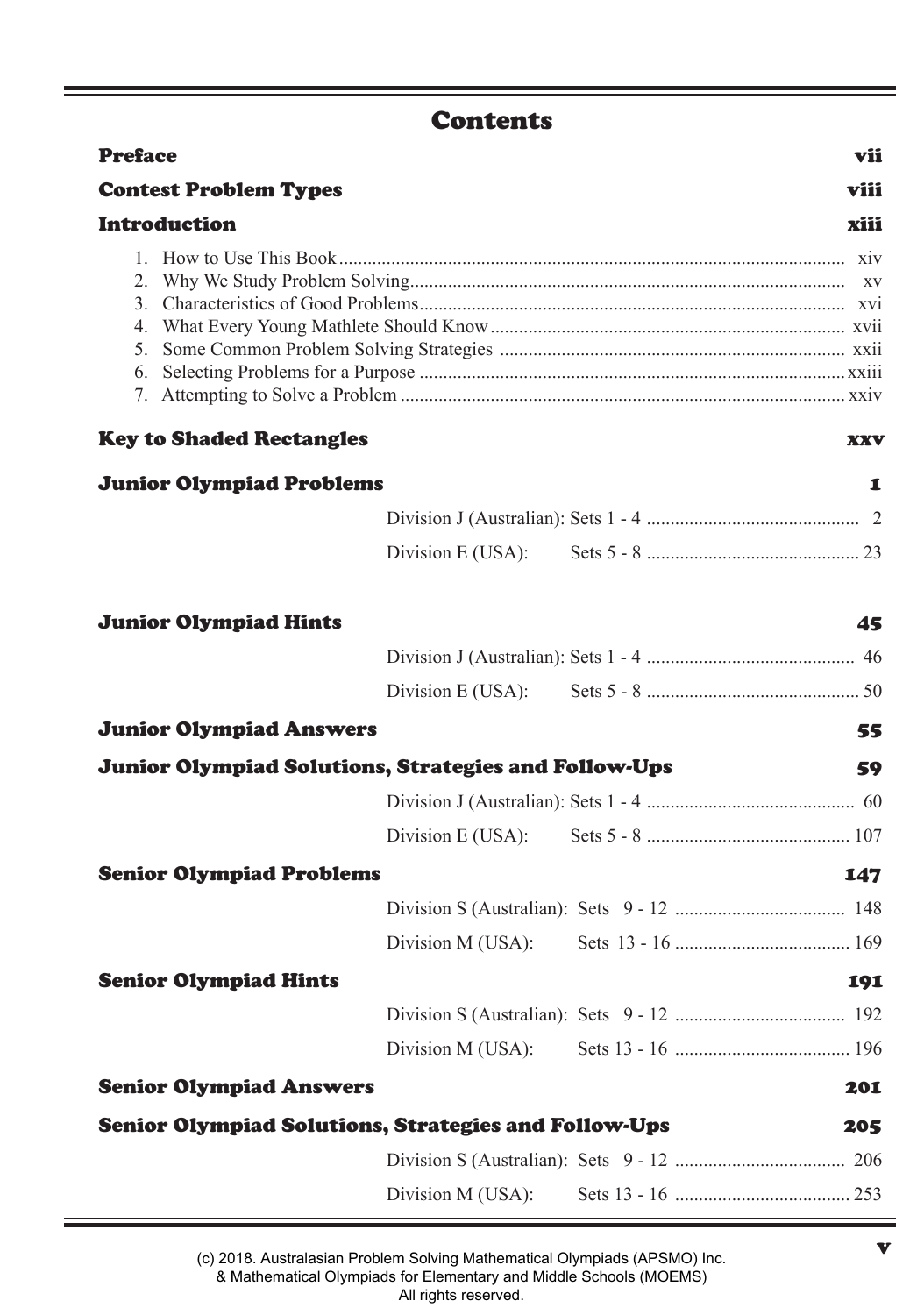# Contest Problem Types

Many but not all contest problems can be categorised. This is useful if you choose to work with several related problems even if they involve different concepts.

**KEY:** problems are organised by type and are coded by **page number and problem placement** on that page. For example, "**Factors: 29B, 154AE**" refers to three questions, each involving factors: problem B on page 29, and problems A and E on page 154.

*Note*: Contest problems from the different divisions are arranged as follows:

| Australian Division J: pages           | $2 - 21$        |
|----------------------------------------|-----------------|
| <b>USA Division E:</b>                 | pages 23 - 42   |
| Australian Division S: pages 148 - 167 |                 |
| <b>USA Division M:</b>                 | pages 169 - 188 |

Each *Follow-Up* problem is located after a model solution to a contest problem, is related conceptually to it, and usually extends or expands an aspect of it.

### **A**

#### **Addition patterns — see Patterns**

**Age problems:** 14B, 18D, 21D, 38E, 179D

**Algebraic thinking:** 3C, 7C, 8D, 10C, 12DE, 13A, 15AB, 18D, 19D, 21D, 28E, 31A, 38E, 41C, 42B, 152E, 153C, 156B, 158D, 160D, 161B, 163D, 165A, 167A, 169D, 173D, 175B, 181B, 182E, 185D, 186A

—— Also see *Digit problems*; *Coin problems*; *Age problems*

**Alphanumeric problems** — see *Cryptarithms*

**Angles:** 164C, 166E, 177E, 188D

**Area:** 3D, 10E, 17D, 21C, 23D, 26E, 27C, 28D, 30C, 32E, 35A, 36C, 40D, 41E, 156D, 158C, 159B, 160B, 163C, 167D, 173C, 175D, 181E, 186D

**—— and perimeter:** 5BE, 13C, 14C, 20D, 26C, 170B

—— Also see *Circles and area*; *Painted cube problems*

**Arithmetic operations and properties:** 3A, 4A, 6A, 7A, 8A, 9A, 10B, 11A, 12A, 13B, 14A, 17B, 18A, 27A, 28A, 29A, 30A, 32AB, 33A, 36AB, 37E, 38A, 39AB, 40A, 42A, 148A, 156A, 159A, 179A, 182A, 184A, 185A

**Arithmetic sequences and series** — see *Sequences and Series*; *Patterns*

**Averages (arithmetic means)** — see *Mean*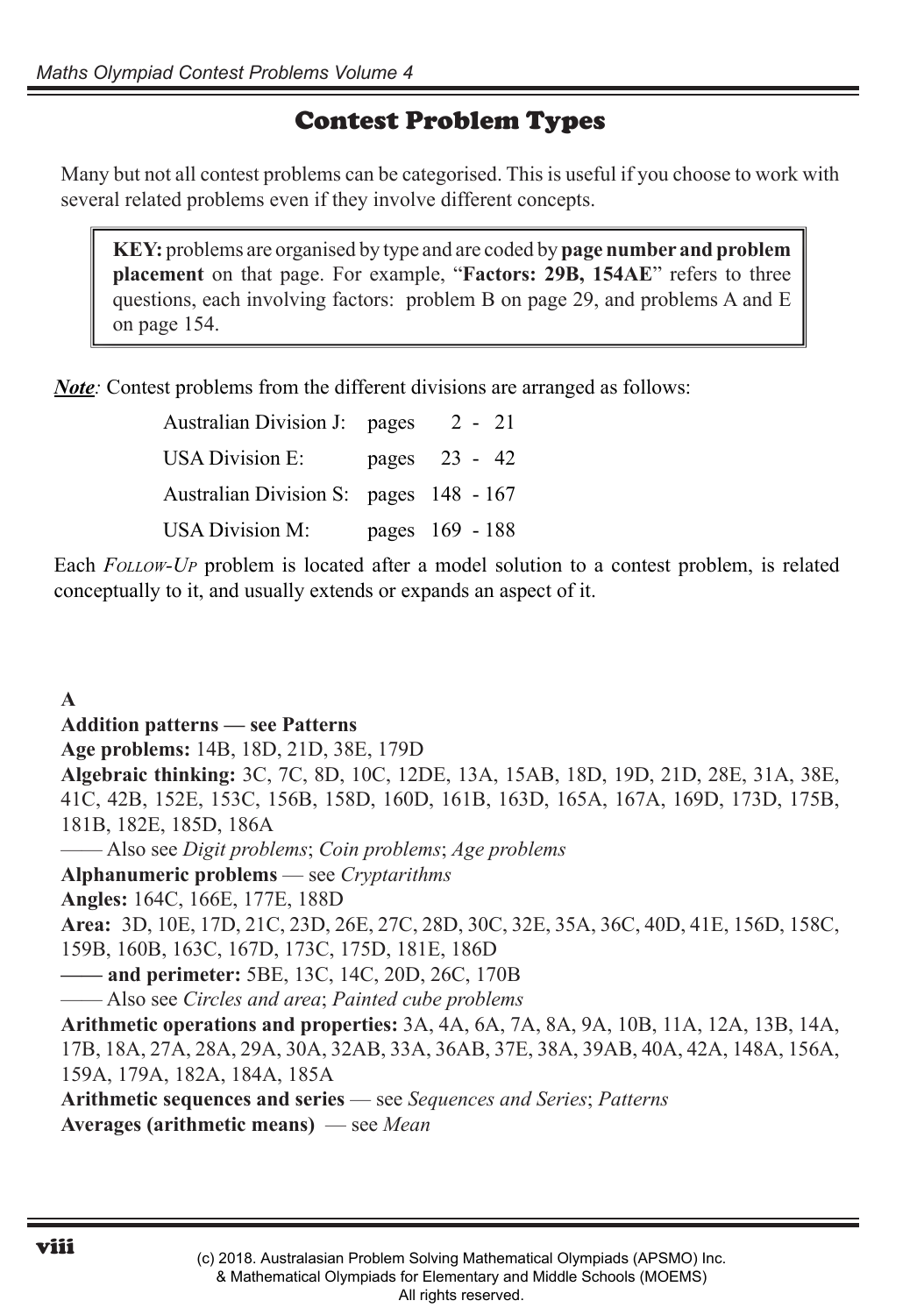**C**

**Calendars:** 33B, 38B, 40C, 174A, 179D —— Also see *Cycling numbers*; *Remainders* **Certainty problems:** 17C, 180E **Circles: —— and area:** 156D, 182D —— **and circumference:** 177E **Clock problems:** 20B, 36D, 152D, 160E, 176B **Coin problems:** 12E, 31A, 32C **Combinations and permutations:** 24B, 151B, 162C, 164D, 169E, 172D, 179E **Common multiples** — see *Multiples* **Congruent figures:** 159E **Consecutive numbers:** 3A, 6B, 14A, 17B, 25D, 28A, 40B, 165B, 185D —— **Consecutive odd or even numbers:** 24B, 148B, 158B **Coordinates** — see *Graphs* **Cryptarithms:** 2D, 6E, 9DE, 13DE, 19E, 23E, 25CE, 33C, 42D, 153C, 157E, 158E, 165E, 167C —— Also see *Digit problems* **Cubes and rectangular solids:** 26E, 40D, 41E, 149B, 153A, 158C, 173C —— **Painted cube problems:** 4E, 6D, 18E, 29D, 31E, 35E, 42E, 148D, 156C, 172E **Cubic numbers** — see *Square and cube numbers* **Cycling numbers:** 11C, 154C, 159D, 166B, 174A

**D**

**Decimals** — see *Fractions* **Digit problems:** 149A, 176A, 183C —— Also see *Cryptarithms*; *Divisibility* **Distance problems** — see *Motion problems* **Distributive property:** 3B, 17A, 26A, 31B, 34B, 150A, 177A **Divisibility:** 4B, 14D, 16A, 20C, 23C, 26D, 30E, 31C, 34A, 36E, 42C, 157B —— Also see *Factors*; *Multiples*; *Cycling numbers* **Draw a diagram:** 25B, 151C, 153B, 154B, 174C —— Also see *Graphs*

**E Estimation:** 164A, 166C **Even vs. odd numbers** — see *Parity* **Exponents:** 151A, 153D, 155C, 157DE, 158A, 159C, 165D, 167B, 170D, 177C, 178D, 180A, 185B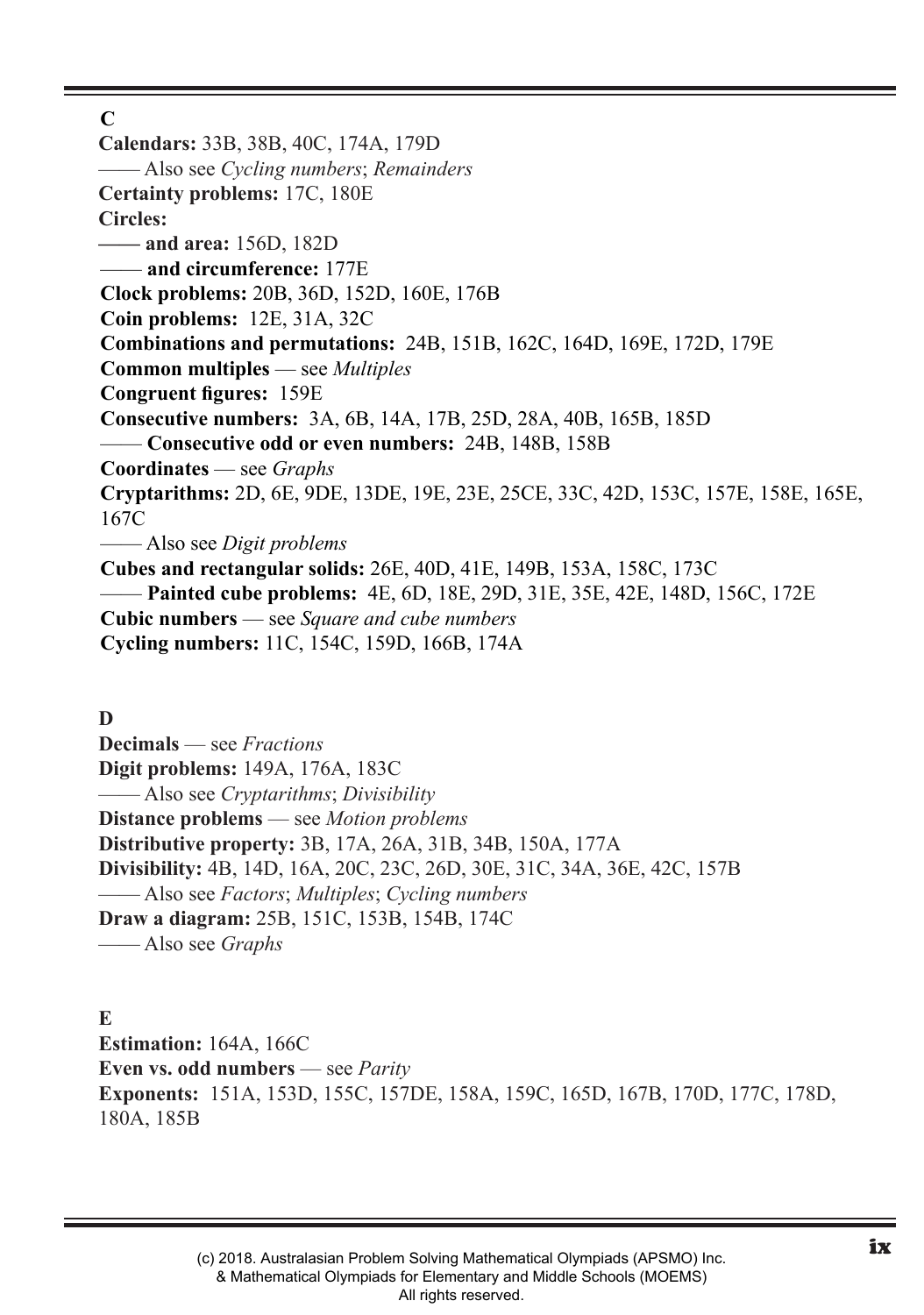# JUNIOR OLYMPIAD PROBLEMS

**Division J (Australian)** Sets 1-4 **Division E (USA)** Sets 5-8

> (c) 2018. Australasian Problem Solving Mathematical Olympiads (APSMO) Inc. & Mathematical Olympiads for Elementary and Middle Schools (MOEMS) All rights reserved.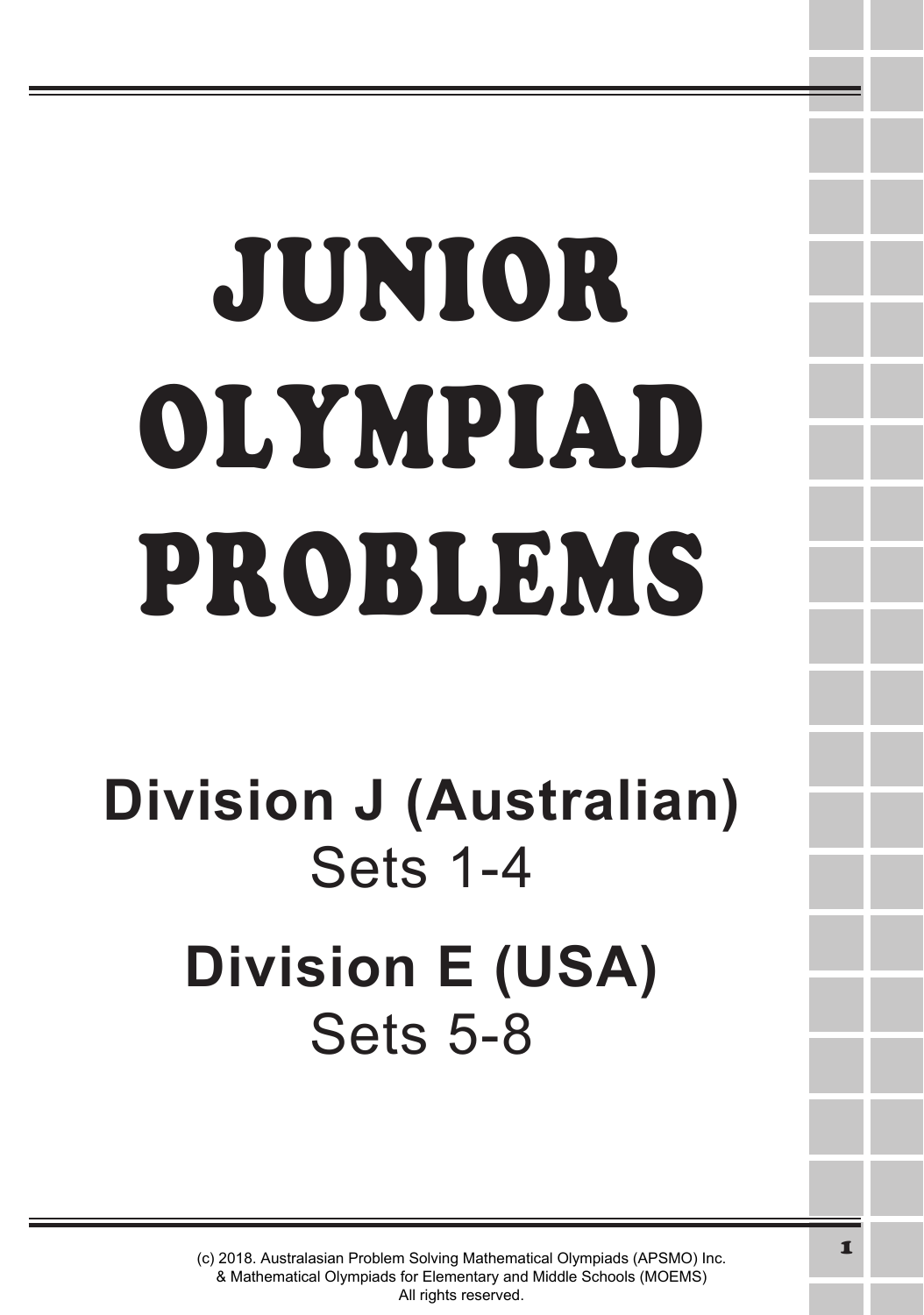# Set 1: Olympiad 2



Find the sum:  $137 + 138 + 139 + 140 + 141 + 142 + 143$ .



What is the value of  $(1 \times 50) + (22 \times 50) + (28 \times 50) + (49 \times 50)$ ?



Sarah and Connor went bowling together. Sarah rented bowling shoes and played three games, for a total cost of \$9.50. Connor rented bowling shoes and played five games, for a total cost of \$14.50.

How much does it cost to rent bowling shoes?



*ABCD* is a rectangle with an area of 80 square metres. Point *E* is the midpoint of *DC*, Point *G* is the midpoint of *AB*, and Point *F* is the midpoint of *AG*.



What is the area in square metres of the shaded trapezium *AFCE*?



Each digit from 1 to 9 is placed, one per box, in the diagram shown. The five numbers in the middle row add to 18. The first column of three adds to 16, and the last column of three adds to 22. What is the value of  $P + Q$ ?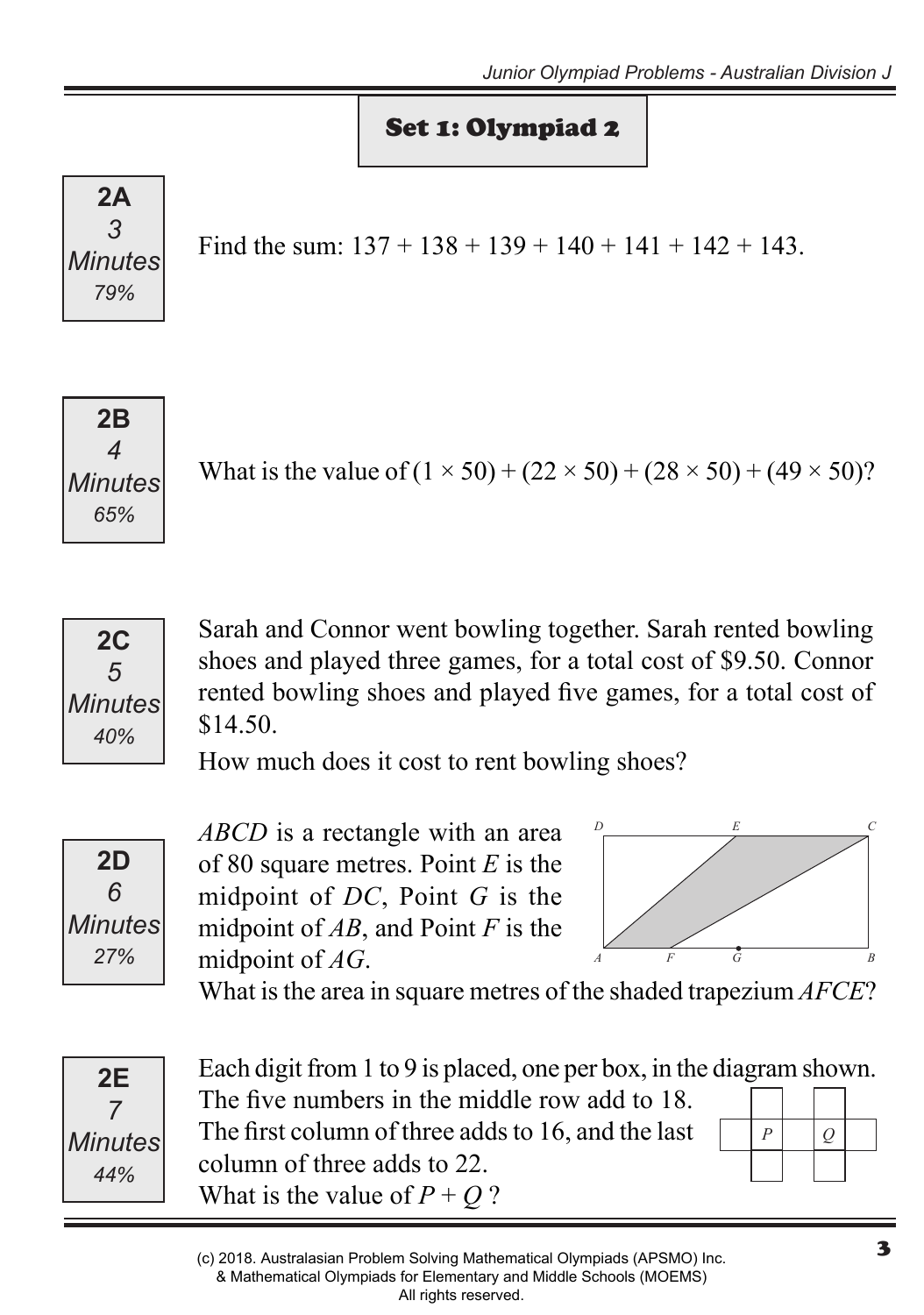# SENIOR OLYMPIAD PROBLEMS

# **Division S (Australian)** Sets 9-12 **Division M (USA)** Sets 13-16

(c) 2018. Australasian Problem Solving Mathematical Olympiads (APSMO) Inc. & Mathematical Olympiads for Elementary and Middle Schools (MOEMS) All rights reserved.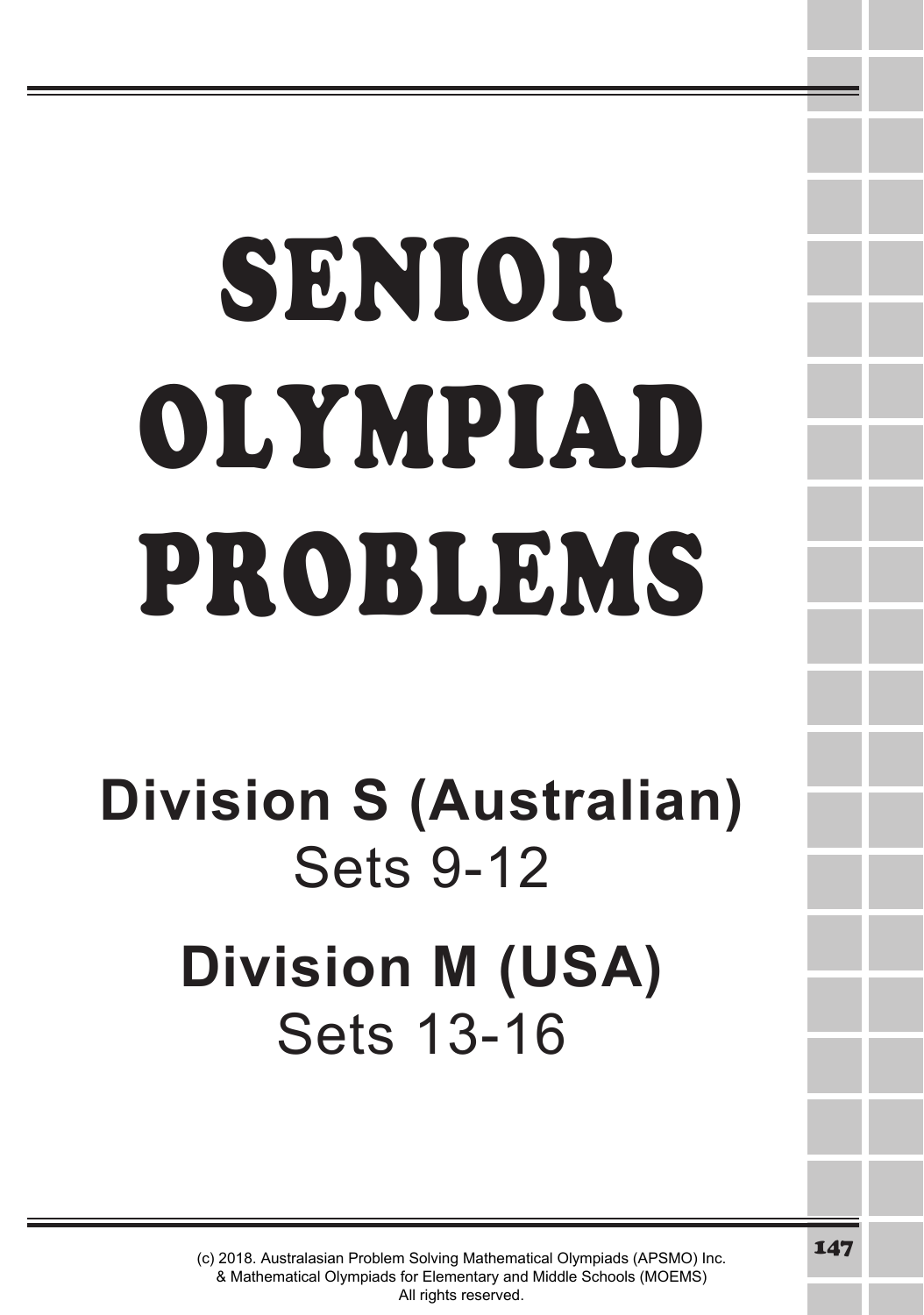# Set 9: Olympiad 1

**1A** *3 Minutes 75%*

Find the difference when  $12 \div 6 \times 2$  is subtracted from  $12 \times 6 \div 2$ 



Find the difference when the sum of the first ten even positive integers is subtracted from the sum of the first ten positive integer multiples of 3.



One million seconds is closest to *N* days. Find the whole number *N*. [Use 1 day  $= 24$  hours]



A tower is formed by three rectangular prisms stacked on top of one another as shown. Each prism is 1 metre high.

The prism on the bottom has a base that is 7 metres  $\times$  6 metres, the middle prism has a base that is 5 metres  $\times$  4 metres, and the top prism has a base that is 3 metres  $\times$  2 metres.



The tower, excluding the bottom of the largest prism, is to be painted. Find the area to be painted, in square metres.



In the partially completed square array shown, each row, column, and diagonal has the same sum. Find *x*.

| 20 | 15 | $\boldsymbol{x}$ |
|----|----|------------------|
|    |    |                  |
| 18 |    |                  |